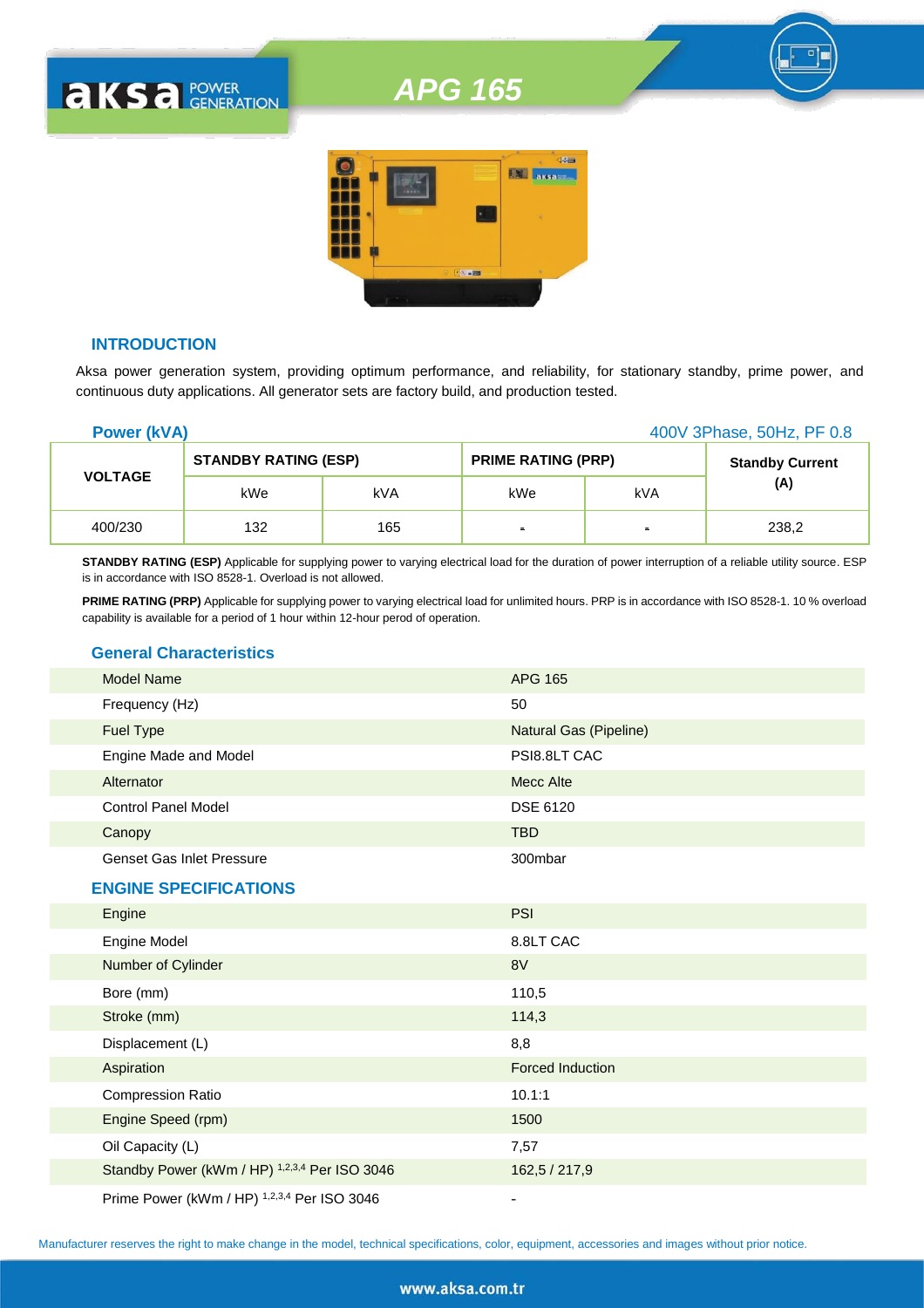

| Max. Operating pressure to EPR, mbar            | 27                     |
|-------------------------------------------------|------------------------|
| <b>Block Heater QTY</b>                         | 1                      |
| <b>Fuel Type</b>                                | Natural Gas (Pipeline) |
| Injection Type and System                       | Spark-Ignited          |
| Governor System                                 | ECU                    |
| Operating Voltage (Vdc)                         | 12                     |
| <b>Cooling Method</b>                           | <b>Water Cooled</b>    |
| Cooling Fan Air Flow (m3/min) 5                 | TBD                    |
| Coolant Capacity (engine only) (L)              | 13.7                   |
| Air Filter                                      | Dry Type               |
| Fuel Cons. With %100 Load (kg/hr / m3/hr) 3,4,6 | 32,12/44,8             |
| Fuel Cons. With %75 Load (kg/hr / m3/hr) 3,4,6  | TBD                    |
| Fuel Cons. With %50 Load (kg/hr / m3/hr) 3,4,6  | <b>TBD</b>             |

# **ALTERNATOR CHARACTERISTICS**

**AKS** *B CENERATION* 

| Manufacturer                      | Mecc Alte    |
|-----------------------------------|--------------|
| Alternator Made and Model         | ECP 34 1L/4C |
| Frequency (Hz)                    | 50           |
| Power (kVA)                       | 150          |
| Voltage (V)                       | 400          |
| Phase                             | 3            |
| A.V.R.                            | <b>DSR</b>   |
| Voltage Regulation                | $(+/-)1%$    |
| <b>Insulation System</b>          | H            |
| Protection                        | IP23         |
| <b>Rated Power Factor</b>         | 0.8          |
| Weight Comp. Generator (kg)       | 423          |
| Cooling Air (m <sup>3</sup> /min) | 29.2         |
|                                   |              |
|                                   |              |

#### **Canopy Dimensions**

| ____        |            |
|-------------|------------|
| Length (mm) | <b>TBD</b> |
| Width (mm)  | TBD        |
| Height (mm) | <b>TBD</b> |

1 Max load and overload ratings based on ISO 3046 gross flywheel power.

2 Technical data based on ISO 3046-1 standards of 77°F(25°C), 14.5Psia (100kPa) and 30% relative humidity.

3 Production tolerances in engines and installed components can account for power variations of ± 5%. Altitude, temperature and excessive exhaust and intake restrictions should be applied to power calculations.

4 All fuel and thermal calculations unless otherwise noted are done at ISO 3046 rated load using LHV for NG of 48.17 MJ/kg.

5 At 0.5 in-H2O of Package Restriction at STP

6.Volume calculated using density of 0.717 kg/m3 for NG, 0.51 kg/L for LPG

Manufacturer reserves the right to make change in the model, technical specifications, color, equipment, accessories and images without prior notice.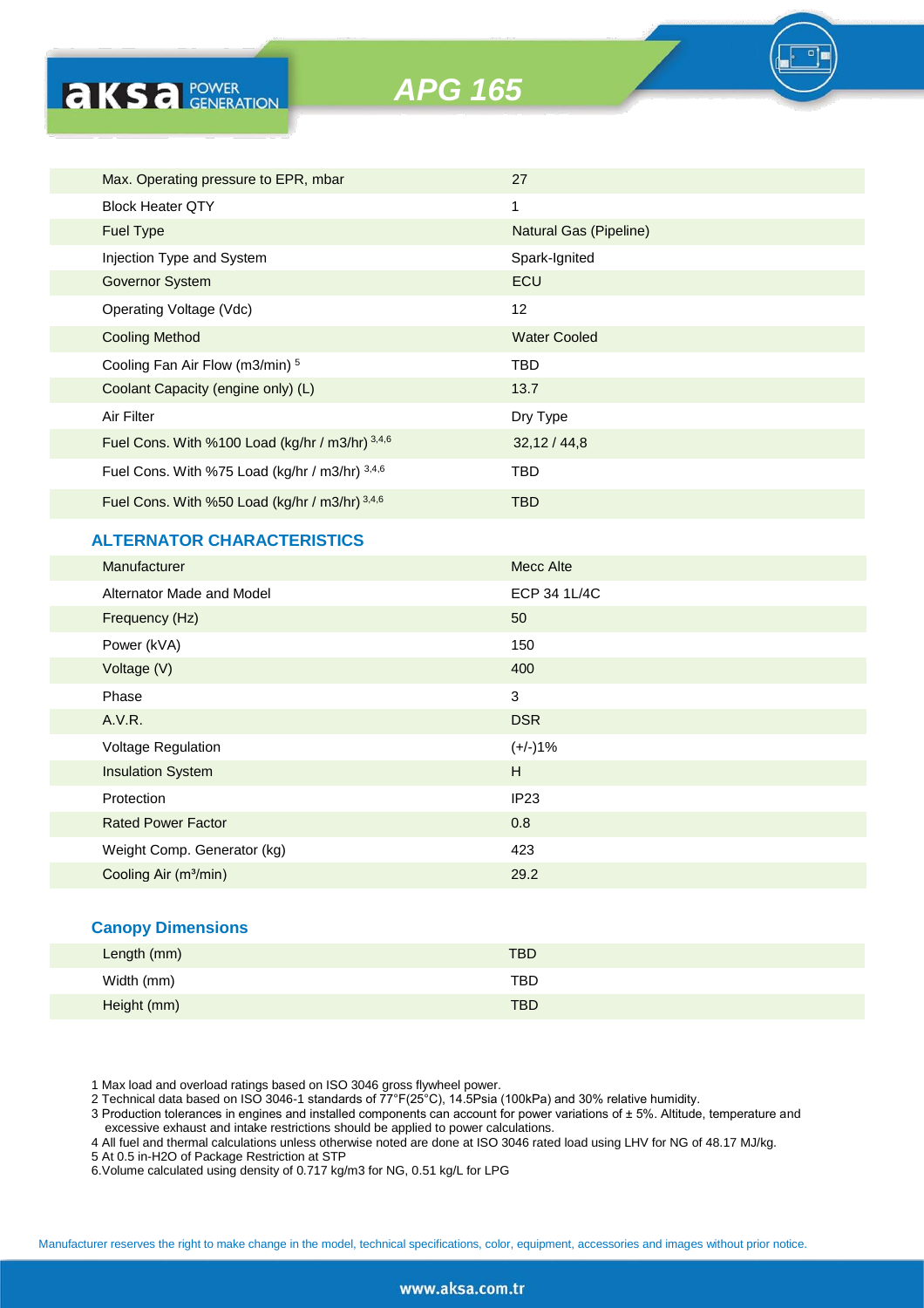# *APG 165*

# **AKSA** POWER



- **1.**Steel structures
- **2.** Emergency stop push button
- **3.** Canopy and panels made from powder coated sheet steel.
- **4.** Control panel is mounted on the baseframe. Located at the right side of the generator set
- **5.** Oil could be drained via valve and a hose
- **6.** Exhaust system in the canopy
- **7.** Special large access doors for easy maintanance
- **8.** In front and back side special large access doors for
- easy maintanance
- **8.** Base frame
- **9.** Special large access doors for easy maintanance **10.** Lifting points **11.** The cap on the canopy provides easy accsess
- to radiator cap.
- **12.** Sound proofing materials
- **13.** Plastic air intake pockets.

#### **INTRODUCTION**

Sound-attenuated and weather protective enclosures for generating sets from Aksa, meet event the sound requirements and provide optimum protection from inclement weather and development by our specialist acoustic engineers. Our modular designed sound insulated canopies provide ease of access for servicing and general maintenance and interchangeable components permitting on-site repair. Enclosures are designed to optimize genset cooling performance, providing you with confidence that genset ratings and ambient capability.

| <b>Control Panel</b>       |               |
|----------------------------|---------------|
| <b>Control Module</b>      | <b>DSE</b>    |
| Control Module Model       | DSE 6120      |
| <b>Communication Ports</b> | <b>MODBUS</b> |



#### **Devices**

DSE, model 6120 Auto Mains Failure control modüle, Battery charger input 198-264 volt, output 27,6 V 5 A (24 V) or 13,8 Volt 5A (12V), Emergency stop push button and fuses for control circuits

#### **CONSTRUCTION and FINISH**

Comonents installed in sheet steel enclosure.

Phosphate chemical, pre-coating of steel provides corrosion resistant surface

Polyester composite powder topcoat forms high gloss and extremely durable finish

Lockable hinged panel door provides for easy component access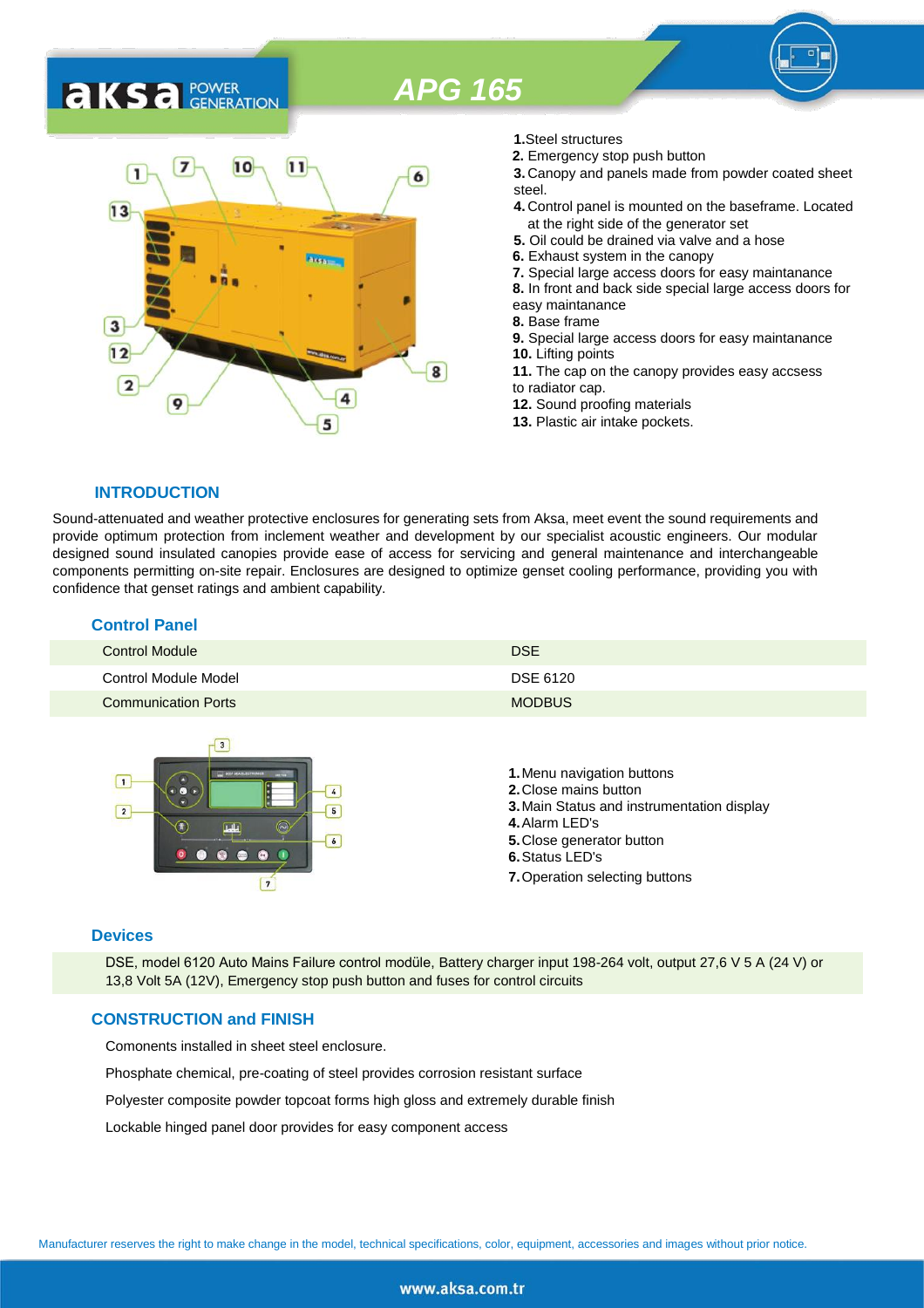#### **INSTALLATION**

Control panel is mounted on baseframe with steel stand. Located at the right side of the generator set (When you look at the Gen.Set. from Alternator).

#### **GENERATING SET CONTROL UNIT**

The DSE 6120 module has been designed to monitor generator frequency, volt, current, engine oil pressure, coolant temperature running hours and battery volts.

Module monitors the mains supply and switch over to the generator when the mains power fails.

The DSE6120 also indicates operational status and fault conditions, Automatically shutting down the Gen. Set and giving true first up fault condition of Gen. Set failure.The LCD display indicates the fault.

#### **STANDARD SPECIFICATIONS**

- Microprocessor controlled.
- LCD display makes information easy to read
- Automatically transfers between mains (utilty) and generator power.
- Manual programming on front panel.
- User-friendly set-up and button layout. communications via RS232, RS485 and ethernet.
- Remote start.
- Event logging (50) showing date and time.
- Controls: Stop/Reset, Manual, Auto, Test, Start, buttons. An additional push button next to the LCD display is used to scroll

through the modules' metering display.

#### **Instruments**

ENGINE

Engine speed

Oil pressure

Coolant temperature

Run time Battery volts

Configurable timing

GENERATOR

Voltage (L-L, L-N)

Current (L1-L2-L3)

Frequency

Gen.Set ready

Gen.Set enabled

#### MAINS

Gen.Set ready Gen.Set enabled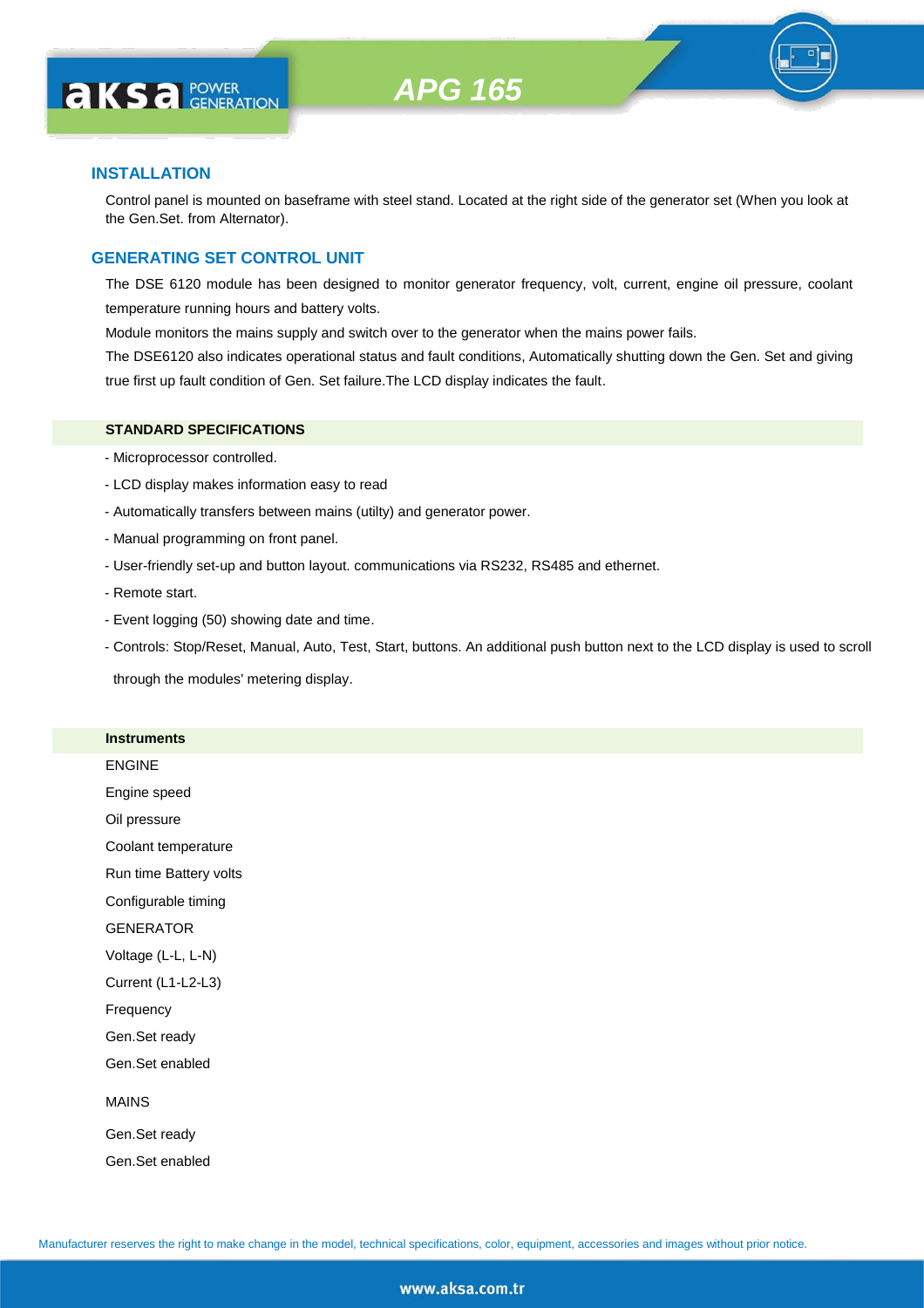



Charge failure

Battery Low/High voltage

Fail to stop

Low/High generator voltage

Under/over generator frequency

Over /Under speed

Low oil pressure

High coolant temperature.

#### SHUT DOWNS

Fail to start Emergency stop Low oil pressure High coolant temperature Over /Under speed

Under/Over generator frequency

Under/over generator voltage

Oil pressure sensor open

ELECTRICAL TRIP

Generator over current

#### **Options**

Flexible sensor can be controlled with temperature, pressure, percentage (warning/shutdown/electrical trip) Local setting parameters and monitoring from PC to control module with USB connection (max 6 m)

#### **Standards**

Elecrical Safety / EMC compatibility BS EN 60950 Electrical business equipment BS EN 61000-6-2 EMC immunity standard BS EN 61000-6-4 EMC emission standard

#### **STATIC BATTERY CHARGER**

Battery charger is manufactured with switching-mode and SMD technology and it has high efficincy.

Battery charger models' output V-I characteristic is very close to square and output is 5 amper, 13,8 V for 12 volt and 27,6 V for 24 V . Input 198 - 264 volt AC.

The charger is fitted with a protection diode across the output.

Charge fail output is available.

Connect charge fail relay coil between positive output and CF output.

They are equipped with RFI filter to reduce electrical noise radiated from the device

Galvanically isolated input and output typically 4kV for high reliability

Manufacturer reserves the right to make change in the model, technical specifications, color, equipment, accessories and images without prior notice.